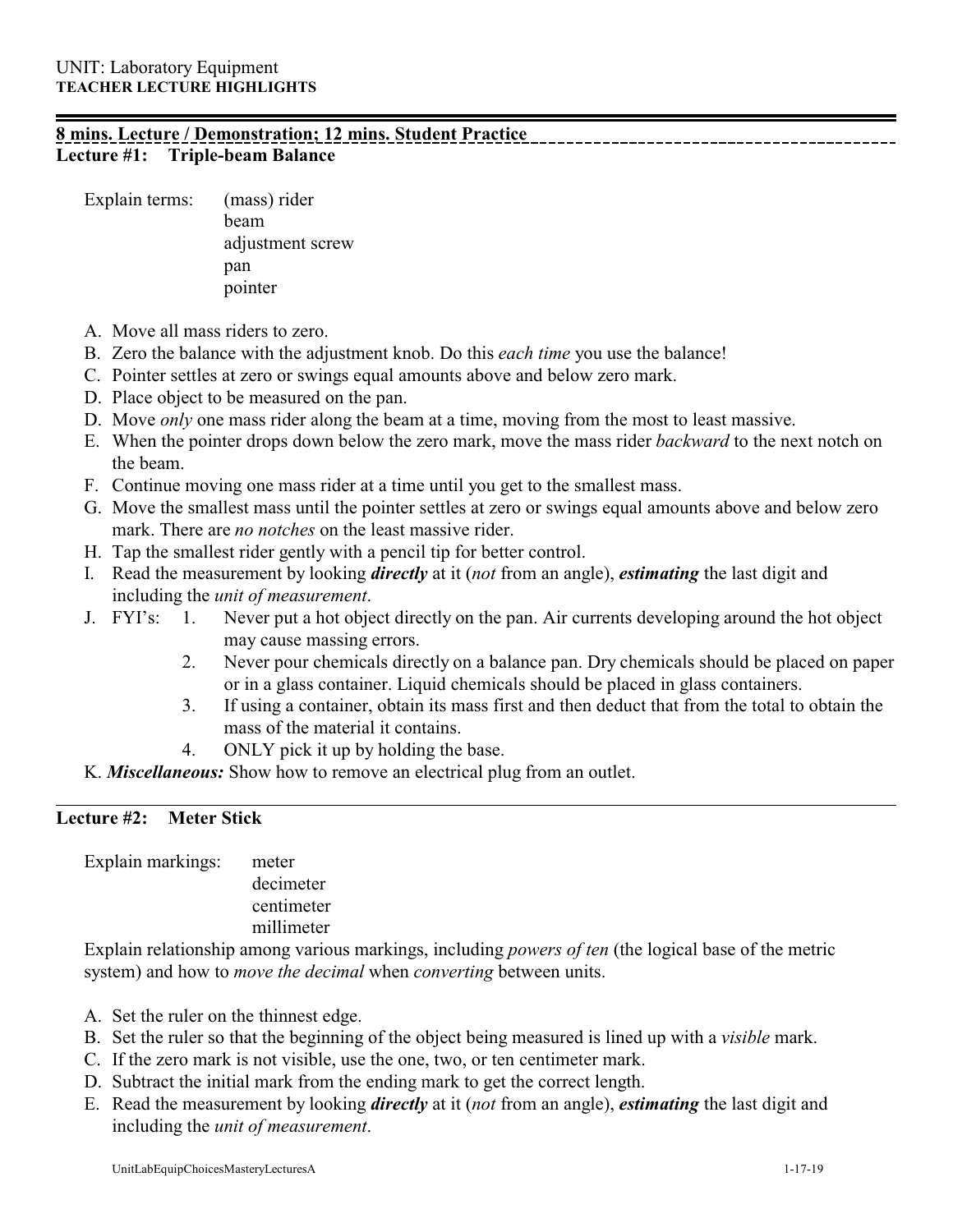## **Lecture #3: Graduated Cylinders**

| Explain terms: | graduation line<br>cylinder | Equipment: | graduated cylinders, various sizes<br>various solid cubes (multiples of $\, \text{cm}^3$ ) |
|----------------|-----------------------------|------------|--------------------------------------------------------------------------------------------|
|                | meniscus                    |            | beaker of vinegar                                                                          |
|                | pipette                     |            | goggles                                                                                    |

- A. Determine what each graduation indicates in units. Select cylinder size for most accurate measure.
- B. Demonstrate filling a graduated cylinder to a certain measure, finishing with a pipette.
- C. Demonstrate *how* to read the meniscus.
- D. Demonstrate how to measure the volume of an irregularly-shaped object by noting the liquid amount both before and after inserting the object, which must be completely covered by the liquid for a correct reading.
- E. Explain the uncertainty of guessing any amount of liquid that rises above the last graduation line.
- F. Show how to read the measurement by looking *directly* at it (*not* from an angle), *estimating* the last digit and including the *unit of measurement*.
- G. FYI's: 1. Show how to measure the volume of a regular solid (length x width x height). Note L, W, & H are arbitrary.
	- 2. Note that cm<sup>3</sup> (cc) & ml (mL) are equal amounts; one is a solid, the other a liquid.
	- 3. Compare 1 ml cubes with 10 ml graduated cylinder.
- J. *Miscellaneous:* Demonstrate how to safely determine the odor of a chemical (with **goggles** on).

## **Lecture #4: Thermometers and Temperature Conversions**

## **History Lesson:**

- The first to seal mercury in a glass rod was Daniel Fahrenheit in Germany (1709). He had to build a scale from scrap : zero was allocated to the temperature of a salty mixture, assuming that nothing could ever be colder and 96 was his estimate of the human body. With such a scale, water would freeze at 32 and boil at 212.
- In 1730, in France, Rene Antoine Ferchault de Reaumur built the first alcohol thermometer. He allocated 0 to freezing water and 80 to boiling water.
- In 1742, in Sweden, the astronomer Anders Celsius used a scale allocating 100 to freezing water and 0 (!) to boiling water. His scale was later inverted (0 to freezing water and 100 for boiling) and long known as "centigrade".

Comparing the scales:  $9^\circ$  Fahrenheit =  $4^\circ$  Reaumur =  $5^\circ$  Celsius

 $^{\circ}$  C = (F - 32) x 5/9  $^{\circ}$  F = 32 + C x 9/5

The two scales meet at - 40: - 40 $\degree$ F is the same as - 40 $\degree$ C

Starting from the absolute zero (at -273.15 C or -459.67 F), it was tempting to follow the old idea of Fahrenheit and have only a positive scale. This was done by Sir William Thomson, Lord Kelvin, from the Celsius scale. Thus the  $\degree$  C + 273.15 equals  $\degree$  K.

Water is freezing at 273.15 K, and boiling at 373.15 K

The SI uses the Kelvin scale, defined by the triple point of water (at 273.16 K or 0.01?C) and absolute zero.